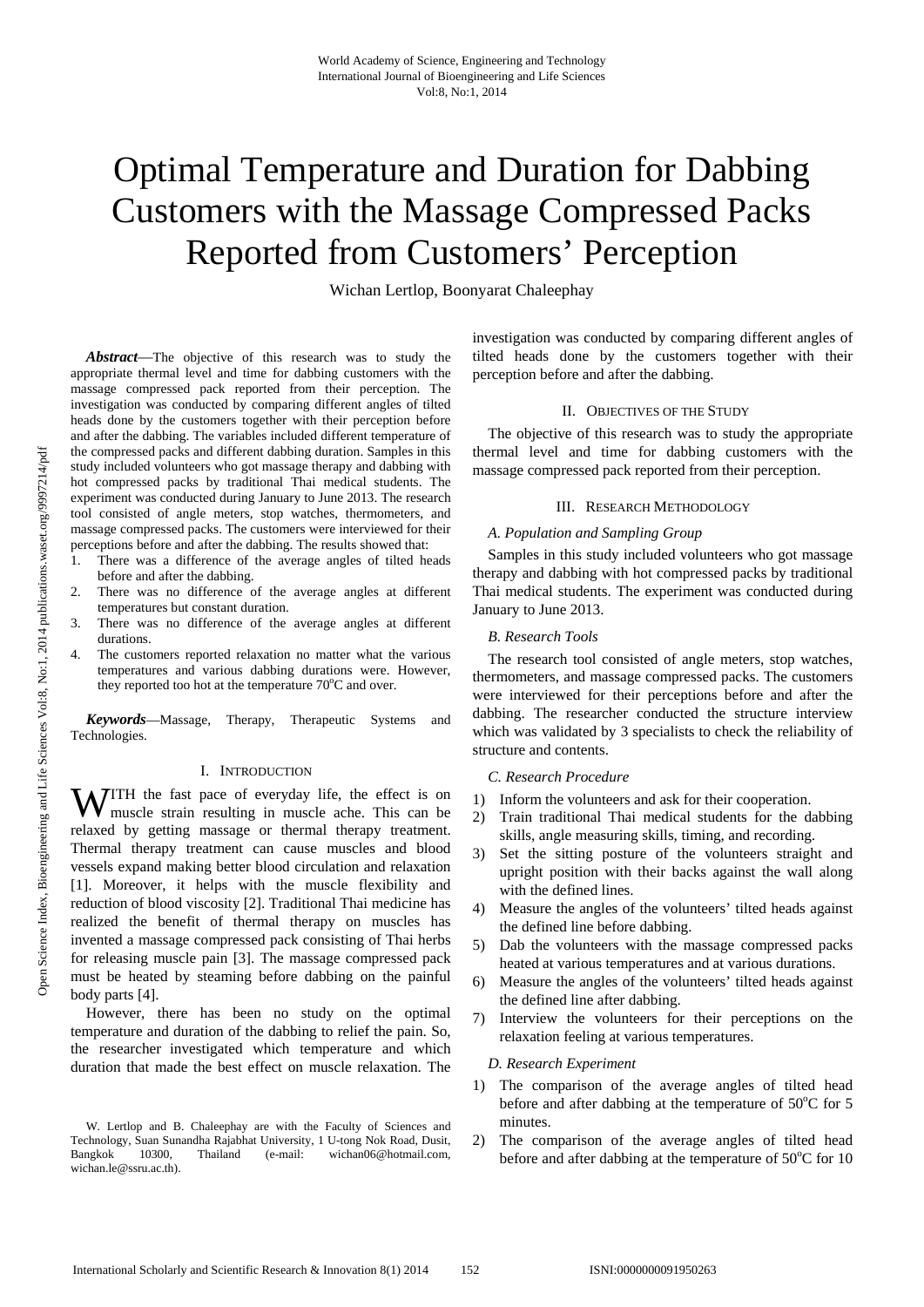minutes.

- 3) The comparison of the average angles of tilted head before and after dabbing at the temperature of  $50^{\circ}$ C for 15 minutes.
- 4) The comparison of the average angles of tilted head before and after dabbing at the temperature of  $60^{\circ}$ C for 5 minutes.
- 5) The comparison of the average angles of tilted head before and after dabbing at the temperature of  $60^{\circ}$ C for 10 minutes.
- 6) The comparison of the average angles of tilted head before and after dabbing at the temperature of  $60^{\circ}$ C for 15 minutes.
- 7) The comparison of the average angles of tilted head before and after dabbing at the temperature of  $70^{\circ}$ C for 5 minutes.
- 8) The comparison of the average angles of tilted head before and after dabbing at the temperature of  $70^{\circ}$ C for 10 minutes.
- 9) The comparison of the average angles of tilted head before and after dabbing at the temperature of  $70^{\circ}$ C for 15 minutes.
- 10) The comparison of the average changing angles of tilted head with the change of the temperature at 50, 60, and 70°C for 5 minutes.
- 11) The comparison of the average changing angles of tilted head with the change of the temperature at 50, 60, and 70°C for 10 minutes.
- 12) The comparison of the average changing angles of tilted head with the change of the temperature at 50, 60, and 70°C for 15 minutes.
- 13) The comparison of the average changing angles of tilted head with the change of the duration at 5, 10 and 15 minutes at the temperature of  $50^{\circ}$ C.
- 14) The comparison of the average changing angles of tilted head with the change of the duration at 5, 10 and 15 minutes at the temperature of  $60^{\circ}$ C.
- 15) The comparison of the average changing angles of tilted head with the change of the duration at 5, 10 and 15 minutes at the temperature of  $70^{\circ}$ C.
- 16) Interview the volunteers for their perceptions on the relaxation feeling at various temperatures and various durations.

# IV. DATA ANALYSIS

The data could be divided into 2 parts. The  $1<sup>st</sup>$  part was analyzed by measuring the tilted head angles which were calculated by SPSS in the following comparison.

- 1) The comparison of the average angles of tilted head before and after dabbing at the temperature of  $50^{\circ}$ C for 5 minutes. Find t value (t-test)
- 2) The comparison of the average angles of tilted head before and after dabbing at the temperature of  $50^{\circ}$ C for 10 minutes. Find t value (t-test)
- 3) The comparison of the average angles of tilted head before and after dabbing at the temperature of  $50^{\circ}$ C for 15 minutes. Find t value (t-test)
- 4) The comparison of the average angles of tilted head before and after dabbing at the temperature of  $60^{\circ}$ C for 5 minutes. Find t value (t-test)
- 5) The comparison of the average angles of tilted head before and after dabbing at the temperature of 60°C for 10 minutes. Find t value (t-test)
- 6) The comparison of the average angles of tilted head before and after dabbing at the temperature of 60°C for 15 minutes. Find t value (t-test)
- 7) The comparison of the average angles of tilted head before and after dabbing at the temperature of 70°C for 5 minutes. Find t value (t-test)
- 8) The comparison of the average angles of tilted head before and after dabbing at the temperature of  $70^{\circ}$ C for 10 minutes. Find t value (t-test)
- 9) The comparison of the average angles of tilted head before and after dabbing at the temperature of  $70^{\circ}$ C for 15 minutes. Find t value (t-test)
- 10) The comparison of the average changing angles of tilted head with the change of the temperature at 50, 60, and 70°C for 5 minutes. Find F value (F-test)
- 11) The comparison of the average changing angles of tilted head with the change of the temperature at 50, 60, and 70°C for 10 minutes. Find F value (F-test)
- 12) The comparison of the average changing angles of tilted head with the change of the temperature at 50, 60, and 70°C for 15 minutes. Find F value (F-test)
- 13) The comparison of the average changing angles of tilted head with the change of the duration at 5, 10 and 15 minutes at the temperature of 50°C. Find F value (F-test)
- 14) The comparison of the average changing angles of tilted head with the change of the duration at 5, 10 and 15 minutes at the temperature of 60°C. Find F value (F-test)
- 15) The comparison of the average changing angles of tilted head with the change of the duration at 5, 10 and 15 minutes at the temperature of 70°C. Find F value (F-test)
- 16) In the part of interview, the data were analyzed by content analysis.

## V. RESULTS OF THE STUDY

The analyzed data can be presented in the table below.

### TABLE I THE COMPARISON OF THE AVERAGE ANGLES OF TILTED HEAD BEFORE AND AFTER DABBING AT THE TEMPERATURE OF 50°C FOR 5 MINUTES WITH T VALUE (T-TEST)

| $VALUE$ $(I-IESI)$       |    |         |        |      |      |  |  |
|--------------------------|----|---------|--------|------|------|--|--|
| Group                    |    |         | S.D.   |      | S1g  |  |  |
| The angle before dabbing | 13 | 32.0769 | 7.0292 | 6364 | .000 |  |  |
| The angle after dabbing  |    | 39.1538 | 9.7026 |      |      |  |  |
| Alpha = $0.05$           |    |         |        |      |      |  |  |

Table I presents the comparison of the average angles of tilted head before and after dabbing at the temperature of  $50^{\circ}$ C for 5 minutes with t value (t-test) that sig value  $= 0.00$  which was less than alpha value  $= 0.05$ . This means that the average angles of tilted head before and after dabbing at the temperature of 50°C for 5 minutes showed the significant difference at 0.05.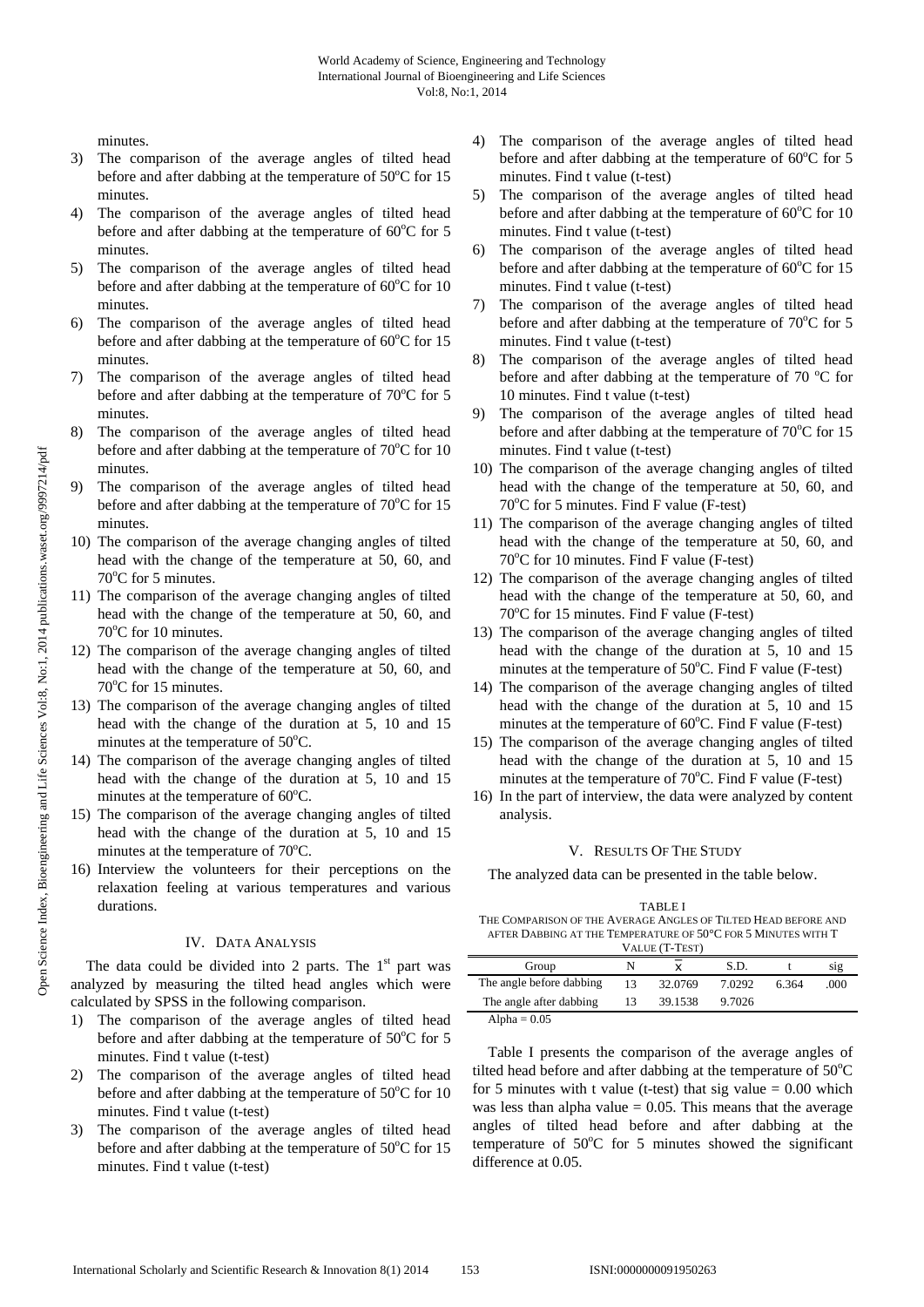TABLE II THE COMPARISON OF THE AVERAGE ANGLES OF TILTED HEAD BEFORE AND AFTER DABBING AT THE TEMPERATURE OF 50°C FOR 10 MINUTES WITH T VALUE (T-TEST)

| $VALUE$ $(I - IESI)$     |   |         |        |      |       |  |  |
|--------------------------|---|---------|--------|------|-------|--|--|
| Group                    | N |         | S.D.   |      | S1g   |  |  |
| The angle before dabbing |   | 36.2308 | 8.5553 | 4472 | 0.001 |  |  |
| The angle after dabbing  |   | 41.7692 | 6.8939 |      |       |  |  |
| Alpha = $0.05$           |   |         |        |      |       |  |  |

Table II presents the comparison of the average angles of tilted head before and after dabbing at the temperature of  $50^{\circ}$ C for 10 minutes with t value (t-test) that sig value  $= 0.001$ which was less than alpha value  $= 0.05$ . This means that the average angles of tilted head before and after dabbing at the temperature of  $50^{\circ}$ C for 10 minutes showed the significant difference at 0.05.

TABLE III THE COMPARISON OF THE AVERAGE ANGLES OF THITED HEAD BEFORE AND AFTER DABBING AT THE TEMPERATURE OF 50°C FOR 15 MINUTES WITH T

| VALUE (T-TEST)           |    |         |        |       |      |  |
|--------------------------|----|---------|--------|-------|------|--|
| Group                    |    |         | S.D.   |       | S1g  |  |
| The angle before dabbing | 13 | 38.5385 | 9.4394 | 3.249 | .007 |  |
| The angle after dabbing  |    | 43.6154 | 6.2388 |       |      |  |
| Alpha = $0.05$           |    |         |        |       |      |  |

Table III presents the comparison of the average angles of tilted head before and after dabbing at the temperature of  $50^{\circ}$ C for 15 minutes with t value (t-test) that sig value  $= 0.007$ which was less than alpha value  $= 0.05$ . This means that the average angles of tilted head before and after dabbing at the temperature of  $50^{\circ}$ C for 15 minutes showed the significant difference at 0.05.

TABLE IV THE COMPARISON OF THE AVERAGE ANGLES OF TILTED HEAD BEFORE AND AFTER DABBING AT THE TEMPERATURE OF 60°C FOR 5 MINUTES WITH T

| VALUE (T-TEST)           |    |         |        |       |      |  |
|--------------------------|----|---------|--------|-------|------|--|
| Group                    | N  |         | S.D.   |       | S1g  |  |
| The angle before dabbing | 21 | 29.2857 | 8.9841 | 7.043 | .000 |  |
| The angle after dabbing  | 21 | 35.9048 | 8.4197 |       |      |  |
| Alpha = $0.05$           |    |         |        |       |      |  |

Table IV presents the comparison of the average angles of tilted head before and after dabbing at the temperature of  $60^{\circ}$ C for 5 minutes with t value (t-test) that sig value  $= 0.000$  which was less than alpha value  $= 0.05$ . This means that the average angles of tilted head before and after dabbing at the temperature of  $60^{\circ}$ C for 5 minutes showed the significant difference at 0.05.

| <b>TABLE V</b>                                                 |
|----------------------------------------------------------------|
| THE COMPARISON OF THE AVERAGE ANGLES OF TILTED HEAD BEFORE AND |
| AFTER DABBING AT THE TEMPERATURE OF 60°C FOR 10 MINUTES WITH T |
| $T$ , a com $(TT, TT_{\text{max}})$                            |

| VALUE (T-TEST)           |    |         |        |       |      |  |
|--------------------------|----|---------|--------|-------|------|--|
| Group                    |    | x       | S.D.   |       | S1g  |  |
| The angle before dabbing | 21 | 32.5238 | 9.8773 | 7 047 | .000 |  |
| The angle after dabbing  | 21 | 40.1429 | 7.4181 |       |      |  |
| Alpha = $0.05$           |    |         |        |       |      |  |

Table V presents the comparison of the average angles of tilted head before and after dabbing at the temperature of  $60^{\circ}$ C for 10 minutes with t value (t-test) that sig value  $= 0.000$ which was less than alpha value  $= 0.05$ . This means that the average angles of tilted head before and after dabbing at the temperature of 60°C for 10 minutes showed the significant difference at 0.05.

TABLE VI THE COMPARISON OF THE AVERAGE ANGLES OF TILTED HEAD BEFORE AND AFTER DABBING AT THE TEMPERATURE OF 60°C FOR 15 MINUTES WITH T VALUE (T-TEST)

| Group                              |  |         | S.D.    |       | sig  |  |
|------------------------------------|--|---------|---------|-------|------|--|
| The angle before dabbing           |  | 35.6190 | 10 7447 | 5.897 | .000 |  |
| The angle after dabbing            |  | 43.8571 | 7.5649  |       |      |  |
| $\Lambda$ 1.1. $\Lambda$ $\Lambda$ |  |         |         |       |      |  |

Alpha  $= 0.05$ 

Table VI presents the comparison of the average angles of tilted head before and after dabbing at the temperature of  $60^{\circ}$ C for 15 minutes with t value (t-test) that sig value  $= 0.000$ which was less than alpha value  $= 0.05$ . This means that the average angles of tilted head before and after dabbing at the temperature of 60°C for 15 minutes showed the significant difference at 0.05.

| TABLE VII                                                      |
|----------------------------------------------------------------|
| THE COMPARISON OF THE AVERAGE ANGLES OF TILTED HEAD BEFORE AND |
| AFTER DABBING AT THE TEMPERATURE OF 70°C FOR 5 MINUTES WITH T  |
| VALUE (T-TEST)                                                 |

| $VALUE$ $(I-IESI)$       |    |         |         |       |      |  |  |
|--------------------------|----|---------|---------|-------|------|--|--|
| Group                    | N  |         | S.D.    |       | sig  |  |  |
| The angle before dabbing | 18 | 31.0556 | 10.3040 | 5.190 | .000 |  |  |
| The angle after dabbing  | 18 | 38.4444 | 12.1472 |       |      |  |  |
| Alpha = $0.05$           |    |         |         |       |      |  |  |

Table VII presents the comparison of the average angles of tilted head before and after dabbing at the temperature of  $70^{\circ}$ C for 5 minutes with t value (t-test) that sig value  $= 0.000$  which was less than alpha value  $= 0.05$ . This means that the average angles of tilted head before and after dabbing at the temperature of 70°C for 5 minutes showed the significant difference at 0.05.

| TABLE VIII                                                     |
|----------------------------------------------------------------|
| The Comparison of the Average Angles of Tilted Head before and |
| AFTER DABBING AT THE TEMPERATURE OF 70°C FOR 10 MINUTES WITH T |
| $V$ at the $(TT_{\text{E}}$                                    |

| VALUE (T-TEST)           |    |         |         |       |      |  |
|--------------------------|----|---------|---------|-------|------|--|
| Group                    | N  |         | S.D.    |       | sig  |  |
| The angle before dabbing | 18 | 32.7778 | 9.3780  | 6.031 | .000 |  |
| The angle after dabbing  | 18 | 41.6111 | 10.4608 |       |      |  |
| Alpha = $0.05$           |    |         |         |       |      |  |

Table VIII presents the comparison of the average angles of tilted head before and after dabbing at the temperature of  $70^{\circ}$ C for 10 minutes with t value (t-test) that sig value  $= 0.000$ which was less than alpha value  $= 0.05$ . This means that the average angles of tilted head before and after dabbing at the temperature of  $70^{\circ}$ C for 10 minutes showed the significant difference at 0.05.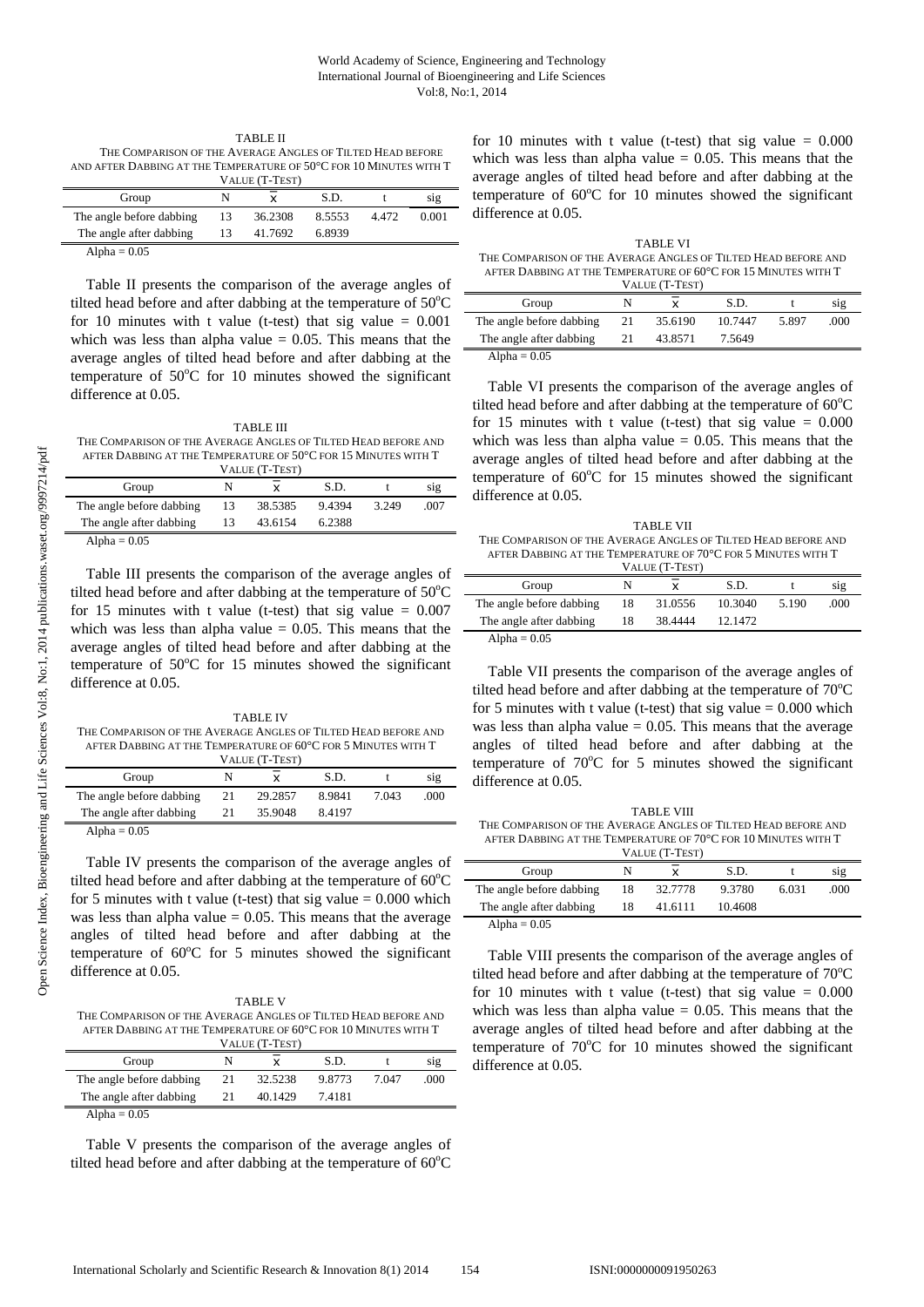TABLE IX THE COMPARISON OF THE AVERAGE ANGLES OF TILTED HEAD BEFORE AND AFTER DABBING AT THE TEMPERATURE OF 70°C FOR 15 MINUTES WITH T

| VALUE (T-TEST)           |    |         |         |       |      |  |
|--------------------------|----|---------|---------|-------|------|--|
| Group                    | N  |         | S.D.    |       | sıg  |  |
| The angle before dabbing | 18 | 34.6111 | 9.1210  | 4.061 | .001 |  |
| The angle after dabbing  |    | 44.4444 | 10.5954 |       |      |  |
| Alpha = $0.05$           |    |         |         |       |      |  |

Table IX presents the comparison of the average angles of tilted head before and after dabbing at the temperature of  $70^{\circ}$ C for 15 minutes with t value (t-test) that sig value  $= 0.001$ which was less than alpha value  $= 0.05$ . This means that the average angles of tilted head before and after dabbing at the temperature of  $70^{\circ}$ C for 15 minutes showed the significant difference at 0.05.

TABLE X THE COMPARISON OF THE AVERAGE CHANGING ANGLES OF TILTED HEAD WITH THE CHANGE OF THE TEMPERATURE AT 50, 60, AND 70°C FOR 5

| MINUTES WITH F VALUE (F-TEST) |                  |        |    |      |         |      |
|-------------------------------|------------------|--------|----|------|---------|------|
| Average                       | Variable sources | SS     | df | МS   | F-ratio | sig. |
| angles<br>changing            | Between groups   | .893   |    | .447 | 2.238   | .117 |
| with                          | Within the group | 9.780  | 49 | .200 |         |      |
| various<br>temp.              | Total            | 10.673 | 51 |      |         |      |

Table X presents the comparison of the average changing angles of tilted heads with the change of the temperature at 50, 60, and  $70^{\circ}$ C for 5 minutes by the analysis of One-way analysis of variance and One- way ANOVA. It was found that the sig. value was 0.117 which was higher than alpha at 0.05 meaning that the average changing angles of tilted heads with the change of the temperature at 50, 60, and  $70^{\circ}$ C for 5 minutes was not statistically significant difference at 0.05.

TABLE XI THE COMPARISON OF THE AVERAGE CHANGING ANGLES OF TILTED HEAD WITH THE CHANGE OF THE TEMPERATURE AT 50, 60, AND 70°C FOR 10 MINUTES WITH F VALUE (F-TEST)

|                   | MINUIES WITH F VALUE (F-IESI) |        |    |      |         |      |
|-------------------|-------------------------------|--------|----|------|---------|------|
| Average<br>angles | Variable<br>sources           | SS     | df | МS   | F-ratio | sig. |
| changing          | Between groups                | .541   |    | .271 | 1.183   | .315 |
| with<br>various   | Within the<br>group           | 11.209 | 49 | .229 |         |      |
| temp.             | Total                         | 11.750 | 51 |      |         |      |

Table XI presents the comparison of the average changing angles of tilted heads with the change of the temperature at 50, 60, and  $70^{\circ}$ C for 10 minutes by the analysis of One-way analysis of variance and One- way ANOVA. It was found that the sig. value was 0.315 which was higher than alpha at 0.05 meaning that the average changing angles of tilted heads with the change of the temperature at 50, 60, and  $70^{\circ}$ C for 10 minutes was not statistically significant difference at 0.05.

TABLE XII THE COMPARISON OF THE AVERAGE CHANGING ANGLES OF TILTED HEAD WITH THE CHANGE OF THE TEMPERATURE AT 50, 60, AND 70°C FOR 15 MINUTES WITH F VALUE (F-TEST)

| MINUTES WITH F VALUE (F-TEST) |                  |        |    |      |         |      |
|-------------------------------|------------------|--------|----|------|---------|------|
| Average                       | Variable sources | SS     | df | МS   | F-ratio | sig. |
| angles<br>changing            | Between groups   | 1.597  |    | .798 | 1.570   | .218 |
| with                          | Within the group | 24.922 | 49 | .509 |         |      |
| various<br>temp.              | Total            | 26.519 | 51 |      |         |      |

Table XII presents the comparison of the average changing angles of tilted heads with the change of the temperature at 50, 60, and  $70^{\circ}$ C for 15 minutes by the analysis of One-way analysis of variance and One- way ANOVA. It was found that the sig. value was 0.218 which was higher than alpha at 0.05 meaning that the average changing angles of tilted heads with the change of the temperature at 50, 60, and  $70^{\circ}$ C for 15 minutes was not statistically significant difference at 0.05.

TABLE XIII THE COMPARISON OF THE AVERAGE CHANGING ANGLES OF TH TED HEADS WITH THE CHANGE OF THE DURATION AT 5, 10 AND 15 MINUTES AT THE

| TEMPERATURE OF 50°C WITH F VALUE (F-TEST) |                  |       |    |      |         |      |
|-------------------------------------------|------------------|-------|----|------|---------|------|
| Average                                   | Variable sources | SS    | df | МS   | F-ratio | sig. |
| angles<br>changing                        | Between groups   | .051  |    | .026 | .214    | .808 |
| with                                      | Within the group | 4.308 | 36 | .120 |         |      |
| various<br>temp.                          | Total            | 4.359 | 38 |      |         |      |

Table XII presents the comparison of the average changing angles of tilted heads at the change of time at 5, 10, and 15 minutes at the temperature of the massage compressed pack at 50°C by the analysis of One-way analysis of variance and One- way ANOVA. It was found that the sig. value was 0.808 which was higher than alpha at 0.05 meaning that the change of time at 5, 10, and 15 minutes at the temperature of the massage compressed packs at 50°C was not statistically significant difference at 0.05 based on the volunteers' perceptions.

|                                                              |                                                                | <b>TABLE XIV</b> |     |     |         |  |
|--------------------------------------------------------------|----------------------------------------------------------------|------------------|-----|-----|---------|--|
| THE COMPARISON OF THE AVERAGE CHANGING ANGLES OF TILTED HEAD |                                                                |                  |     |     |         |  |
|                                                              | WITH THE CHANGE OF THE DURATION AT 5, 10 AND 15 MINUTES AT THE |                  |     |     |         |  |
|                                                              | TEMPERATURE OF 60°C WITH F VALUE (F-TEST)                      |                  |     |     |         |  |
| Average                                                      | Variable sources                                               | - 88 -           | dt. | MS. | E-ratio |  |

|                    |                  |        |    | .    |         |      |
|--------------------|------------------|--------|----|------|---------|------|
| Average            | Variable sources | SS     | df | MS   | F-ratio | sig. |
| angles<br>changing | Between groups   | .889   |    | .444 | 2.414   | .098 |
| with               | Within the group | 11.048 | 60 | .184 |         |      |
| various<br>temp.   | Total            | 11.937 | 62 |      |         |      |

Table XIV presents the comparison of the average changing angles of tilted heads at the change of time at 5, 10, and 15 minutes at the temperature of the massage compressed pack at 60°C by the analysis of One-way analysis of variance and One- way ANOVA. It was found that the sig. value was 0.098 which was higher than alpha at 0.05 meaning that the change of time at 5, 10, and 15 minutes at the temperature of the massage compressed packs at 60°C was not statistically significant difference at 0.05 based on the volunteers' perceptions.